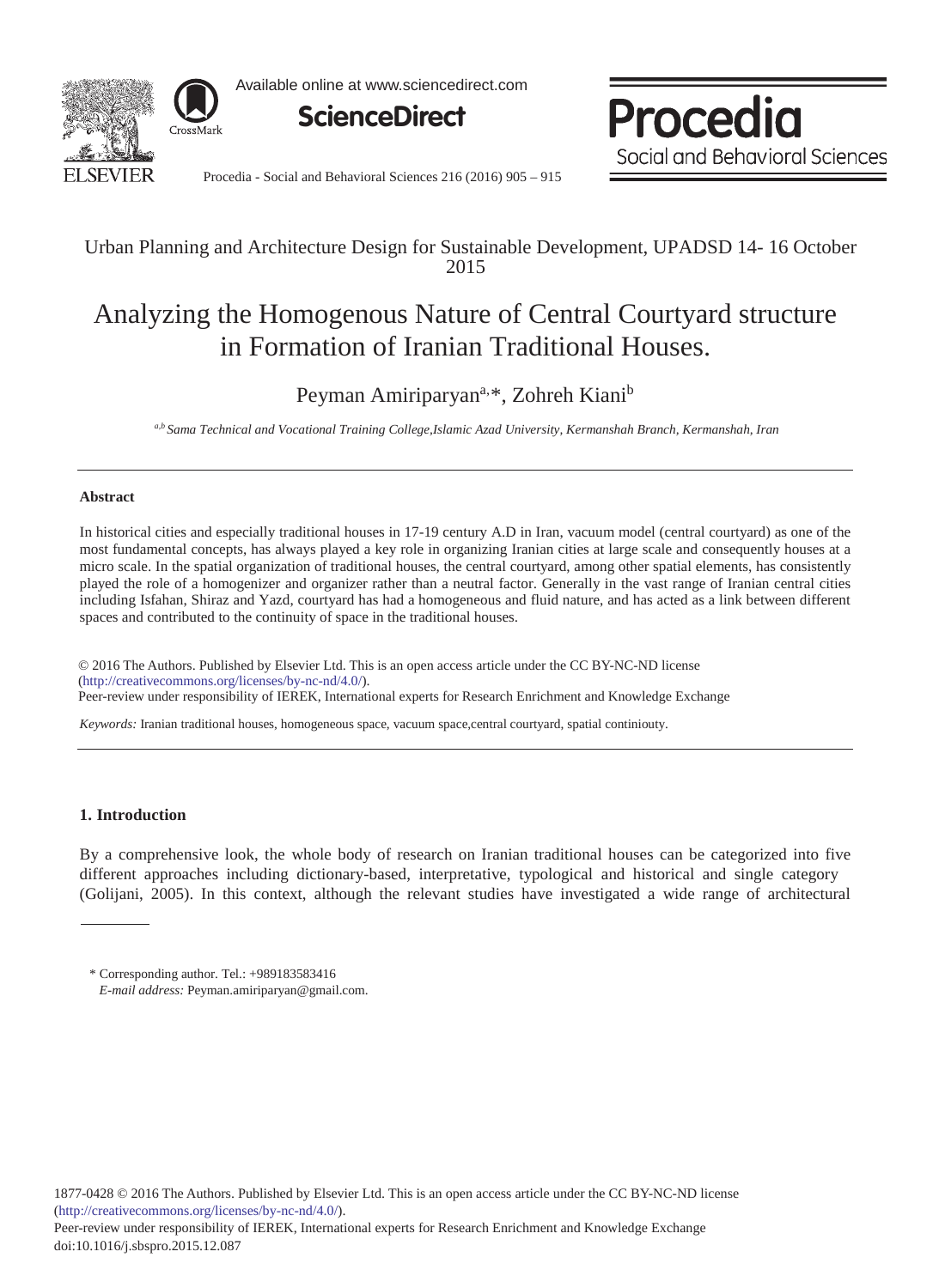monuments of Iran, among the existing research methodologies, structural-spatial analysis of central courtyard (vacuum) has been less addressed as an effective and organizing model**.**

Notably, the research on structural-spatial structure of courtyards has been limited to a typological level and a purely interpretative approach as presented in the physical space of the courtyard. Similarly, a wide range of studies have examined the central courtyard from the perspective of climate and geography of the area. Unfortunately, in this field, the area of spatial and structural analysis of the courtyard as an effective component of traditional houses has been neglected.

Therefore, considering the importance of the issue of the spatial and conceptual analysis of Iranian architecture as a successful model of urban development, and courtyard as an effective and organizing component of Iranian traditional houses, it is possible to cite a number of structural and infrastructure studies performed in this regard. A carried out research by Nader Ardalan "Sense of Unity" can be considered as one of the most effective resources in the evaluation of Iranian architecture. By avoiding a merely interpretive and even structural-spatial approach, Ardalan has shed light on the hidden and esoteric layers of Iranian architecture including traditions and philosophical ideas associated with Iranian architecture (Ardalan & Bakhtiar, 2005). In a research performed by L.B entitled "the role of in-between spaces in shaping the identity of the spatial extent of Iranian historical contexts", the nature of in-between spaces and their roles in Iranian architecture are specifically investigated. Utilizing an interpretative and phenomenological approach, the article addresses some concepts including organization, spatial hierarchy, field packing, neighbourliness, thresholds and spatial in traditional houses, and also analyzes the concept of courtyard in traditional houses playing a critical role in the progression of the current article. (Balilan, Etessam, Eslami, 2011).

The present paper mainly intends to examine the homogeneous nature of courtyard in traditional houses as a vacuum model, and at the same time, an organizing component among other elements of the house. It must be noted that the recognition of the homogeneous nature of the courtyard is of the utmost significance not only to be informed of the spatial structure of the courtyard, but also to understand its nature in the formation of a spatial continuity and surge in the whole organization of the house and to understand the process of how to develop a range of functional areas in different places in the houses as a sustainable and systematic pattern in the range of Iranian architecture.

Basically, understanding each phenomenon and recognizing its historical process and development is important due to the fact that by utilizing it, it is possible to find a solution to the problems and bottlenecks and the questions posed in the status quo or the main causes of the current situation (Habibi, 1996).

Therefore, to do a comprehensive analysis of the homogeneous nature of the courtyard, the current paper first examines the history of central courtyard as a sustainable model, and then on the basis of library and field studies and by using an interpretive and case study approach, the paper investigates the development of the central courtyard. Then the various functions of the courtyard in the traditional houses of the Iran's central cities including Isfahan, Shiraz and Yazd are described. Comprehensive typology of courtyard in the above mentioned cities during 17-19 century AD are evaluated as the third step of the current article. In this context, the basis for the final analysis was homogeneous vacuum nature (central courtyard) as the most fundamental pattern in the spatial organization of courtyard in Iran's traditional houses, which is discussed in the present paper by an interpretative, historical and phenomenological approach and also a structural-spatial method in the final section.

#### **2. The definition and history of the central courtyard**

Courtyard or mian sara refers to an open space that is constructed generally to provide light and exchange heat with the outside world in the form of a square or rectangle. In Persian into Persian Dehkhoda Dictionary, courtyard means a surrounded area and every place enclosed by a wall (Kiani, 2004). In terms of history, the history of the courtyard in Iran dates back to the late tenth century BC, in Khaneh E Soukhteh or IV floor, located in Tappe Hasanlu in Shahr E Soukhteh (Mirlatifi, 2004). According to some carried out research, the primary structure of the central courtyard has rooted from the basic model of charsofeh, which it could be regarded as the most ancient model of house construction In Iran (Pirnia, 2008). In the charsofeh model, Fig. 1, the middle cross-shaped space of the house is encircled by four peripheral rooms in the corners and in a square or rectangular plan, and the only way to access to open area is through front courtyard or circular space located on the mian khaneh it is a rectangular space located in the middle of the charfoeh houses roof (Memarian, 1994). Likewise, based on some scholars, the model of the houses with a central courtyard, from a small circular opening in the ceiling was devoted into a